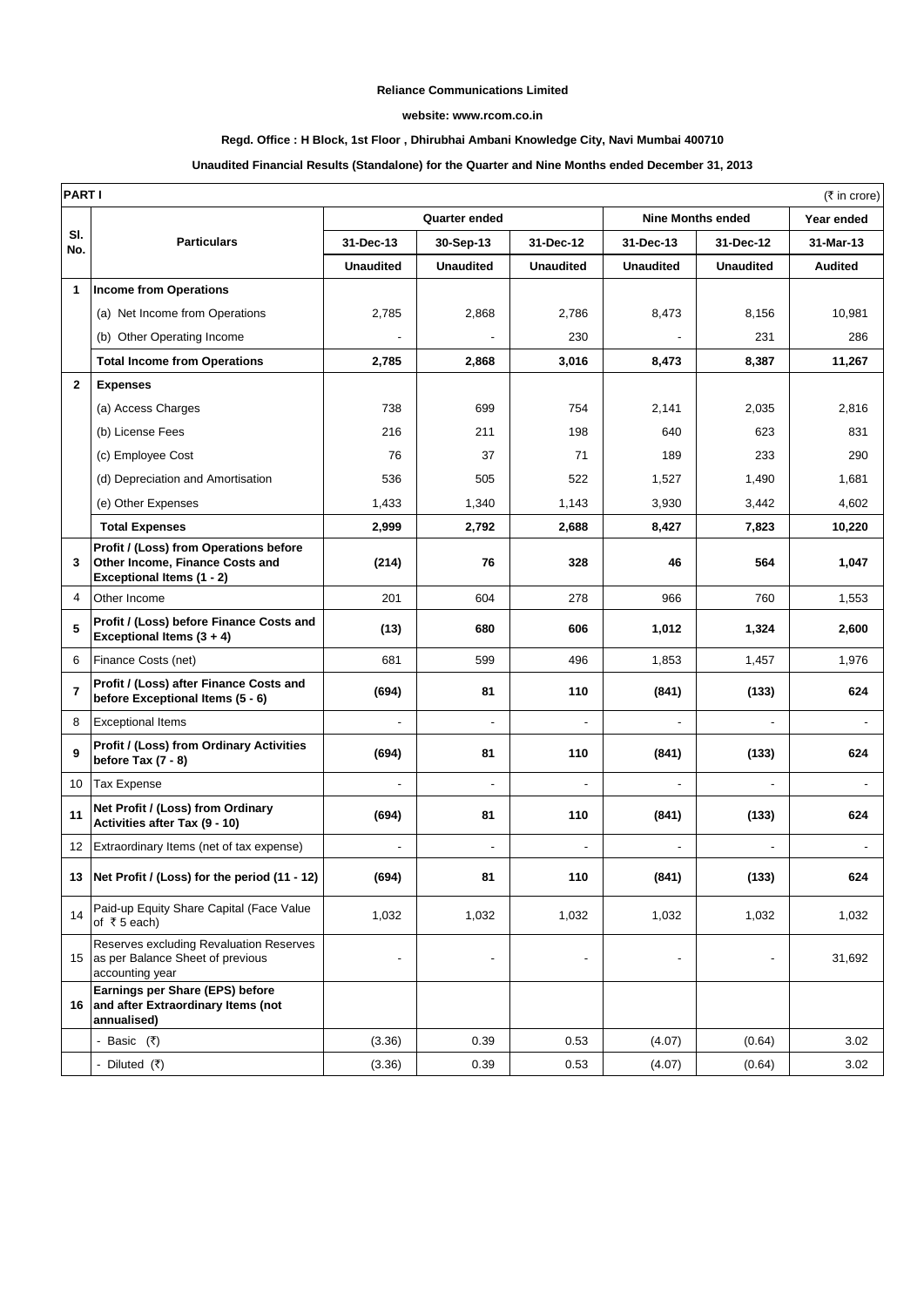| <b>PART II</b> |                                                                                                 |                  |                  |                  |                          |                  |                |
|----------------|-------------------------------------------------------------------------------------------------|------------------|------------------|------------------|--------------------------|------------------|----------------|
|                | <b>Particulars</b>                                                                              | Quarter ended    |                  |                  | <b>Nine Months ended</b> |                  | Year ended     |
| SI.<br>No.     |                                                                                                 | 31-Dec-13        | 30-Sep-13        | 31-Dec-12        | 31-Dec-13                | 31-Dec-12        | 31-Mar-13      |
|                |                                                                                                 | <b>Unaudited</b> | <b>Unaudited</b> | <b>Unaudited</b> | <b>Unaudited</b>         | <b>Unaudited</b> | <b>Audited</b> |
|                | <b>Select Information</b>                                                                       |                  |                  |                  |                          |                  |                |
| А              | <b>Particulars of Shareholding</b>                                                              |                  |                  |                  |                          |                  |                |
| $\mathbf 1$    | <b>Public Shareholding</b>                                                                      |                  |                  |                  |                          |                  |                |
|                | -Number of Shares                                                                               | 664,717,704      | 664,718,324      | 663,318,324      | 664,717,704              | 663,318,324      | 663,318,324    |
|                | -Percentage of Shareholding                                                                     | 32.20%           | 32.20%           | 32.14%           | 32.20%                   | 32.14%           | 32.14%         |
| $\overline{2}$ | Promoters and Promoter Group<br>Shareholding                                                    |                  |                  |                  |                          |                  |                |
|                | (a) Pledged / Encumbered                                                                        |                  |                  |                  |                          |                  |                |
|                | - Number of Shares                                                                              | Nil              | Nil              | Nil              | Nil                      | Nil              | Nil            |
|                | - Percentage of Shares (as a % of the<br>total shareholding of promoters and<br>promoter Group) | N.A.             | N.A.             | N.A.             | N.A.                     | N.A.             | N.A.           |
|                | - Percentage of Shares (as a % of the<br>total share capital of the company)                    | N.A.             | N.A.             | N.A.             | N.A.                     | N.A.             | N.A.           |
|                | (b) Non-encumbered                                                                              |                  |                  |                  |                          |                  |                |
|                | - Number of Shares                                                                              | 1,399,309,177    | 1,399,308,557    | 1,400,708,557    | 1,399,309,177            | 1,400,708,557    | 1,400,708,557  |
|                | - Percentage of Shares (as a % of the<br>total shareholding of promoters and<br>promoter Group) | 100.00%          | 100.00%          | 100.00%          | 100.00%                  | 100.00%          | 100.00%        |
|                | - Percentage of Shares (as a % of the<br>total share capital of the company)                    | 67.80%           | 67.80%           | 67.86%           | 67.80%                   | 67.86%           | 67.86%         |

| в | <b>Investor Complaints</b>                     |                         |  |  |  |
|---|------------------------------------------------|-------------------------|--|--|--|
|   | <b>Particulars</b>                             | Quarter ended 31-Dec-13 |  |  |  |
|   | Pending at the beginning of the quarter        | Nil                     |  |  |  |
|   | Received during the quarter                    | 11                      |  |  |  |
|   | Disposed off during the quarter                | 11                      |  |  |  |
|   | Remaining unresolved at the end of the quarter | Nil                     |  |  |  |